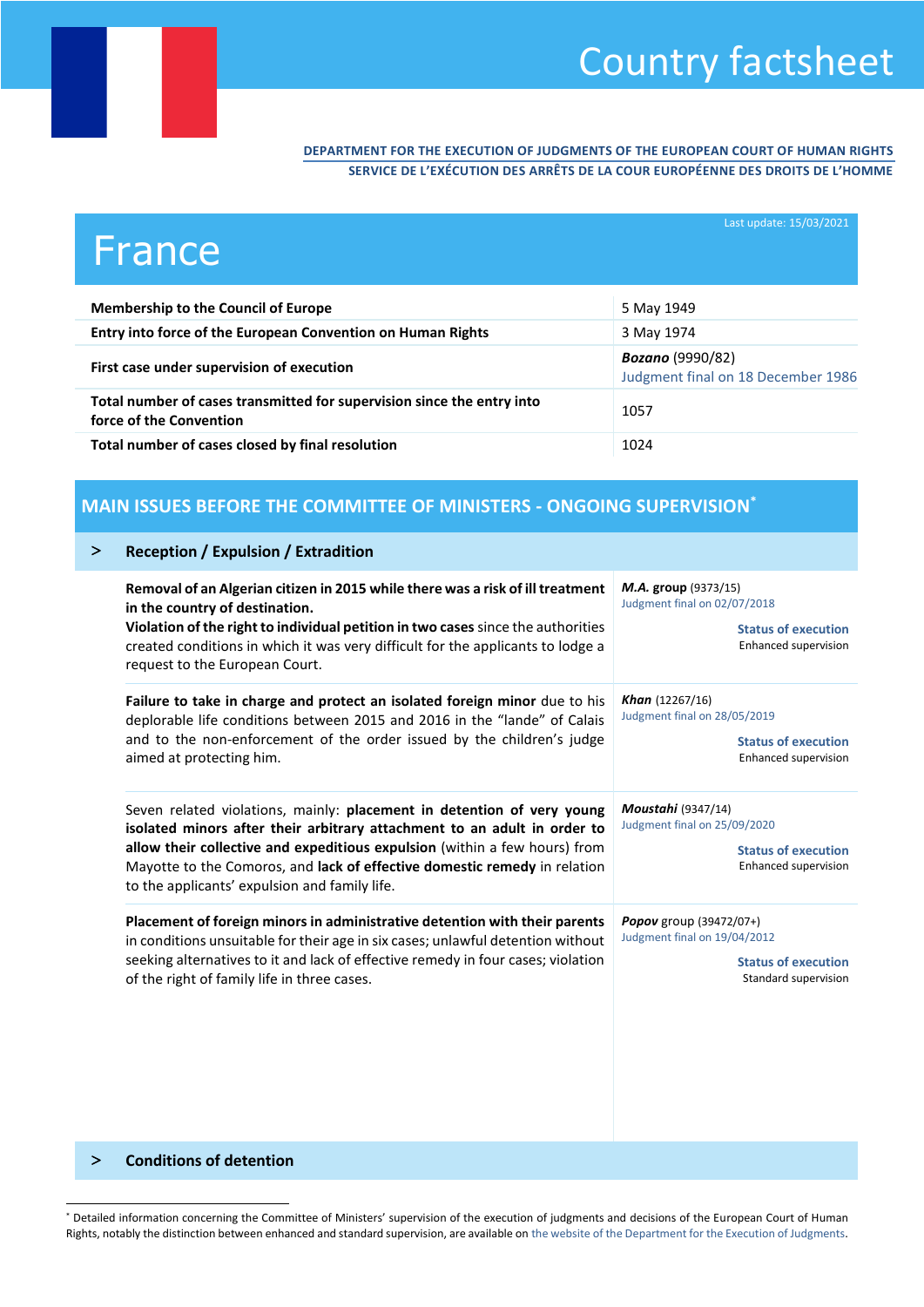|        | Prison overcrowding and poor material conditions of detention in prisons<br>in metropolitan and overseas France, and lack of effective preventive<br>domestic remedy.                                                                                                                                                                                  | <b>J.M.B. and Others</b> $(9671/15+)$<br>Judgment final on 30/05/2020<br><b>Status of execution</b><br>Enhanced supervision |
|--------|--------------------------------------------------------------------------------------------------------------------------------------------------------------------------------------------------------------------------------------------------------------------------------------------------------------------------------------------------------|-----------------------------------------------------------------------------------------------------------------------------|
|        | Lack of proportionality and individualisation of security measures<br>(shackles, handcuffing and presence of prison staff) applied during medical<br>extractions of prisoners                                                                                                                                                                          | <b>Duval</b> (19868/08)<br>Judgment final on 26/08/2011<br><b>Status of execution</b><br>Standard supervision               |
| ⋗      | <b>Actions of security forces</b>                                                                                                                                                                                                                                                                                                                      |                                                                                                                             |
|        | Excessive use of force by police officers during the arrestation in 2009 of a<br>person suffering from mental disease, who died subsequently.                                                                                                                                                                                                          | Group of cases:<br><b>Boukrourou and Others (30059/15)</b><br>Judgment final on 16/02/2018                                  |
|        | Negligence in 2009 in the care of an arrested person by the police,<br>considering his state of weakness, thus causing his death.                                                                                                                                                                                                                      | Semache (36083/16)<br>Judgment final on 21/09/2018<br><b>Status of execution</b><br>Standard supervision                    |
|        | Ill-treatment in prisons in 2007 and during a transfer of an establishment,<br>and lack of an effective investigation into this matter.                                                                                                                                                                                                                | J.M. (71670/14)<br>Judgment final on 05/03/2020<br><b>Status of execution</b><br>Standard supervision                       |
| $\geq$ | <b>Enforcement of domestic judicial decisions</b>                                                                                                                                                                                                                                                                                                      |                                                                                                                             |
|        | Non-enforcement by the State of a domestic judicial decision ordering the<br>urgent and primary rehousing of the applicant (Law on the enforceable right<br>to housing).                                                                                                                                                                               | Tchokontio Happi (65829/12)<br>Judgment final on 09/07/2015<br><b>Status of execution</b><br>Standard supervision           |
| >      | <b>Retention of private information</b>                                                                                                                                                                                                                                                                                                                |                                                                                                                             |
|        | Insufficient protection provided by the current storing system of DNA<br>profiles in the National automated file of genetic fingerprints (FNAEG), due<br>to the absence of any possibility to obtain their advance erasure for<br>convicted persons and of proportionality between the storage length and the<br>nature and gravity of the infraction. | <b>Aycaguer</b> (8806/12)<br>Judgment final on 22/09/2017<br><b>Status of execution</b><br>Standard supervision             |
| ⋗      | <b>Right to home</b>                                                                                                                                                                                                                                                                                                                                   |                                                                                                                             |
|        | Eviction of travellers from land on which they had been settled for many<br>years, without any assessment of the proportionality of the interference with<br>their right to home and without without sufficient consideration of the needs<br>of the applicants who requested relocation on family fields.                                             | Winterstein and Others (27013/07)<br>Judgment final on 17/01/2014<br><b>Status of execution</b><br>Standard supervision     |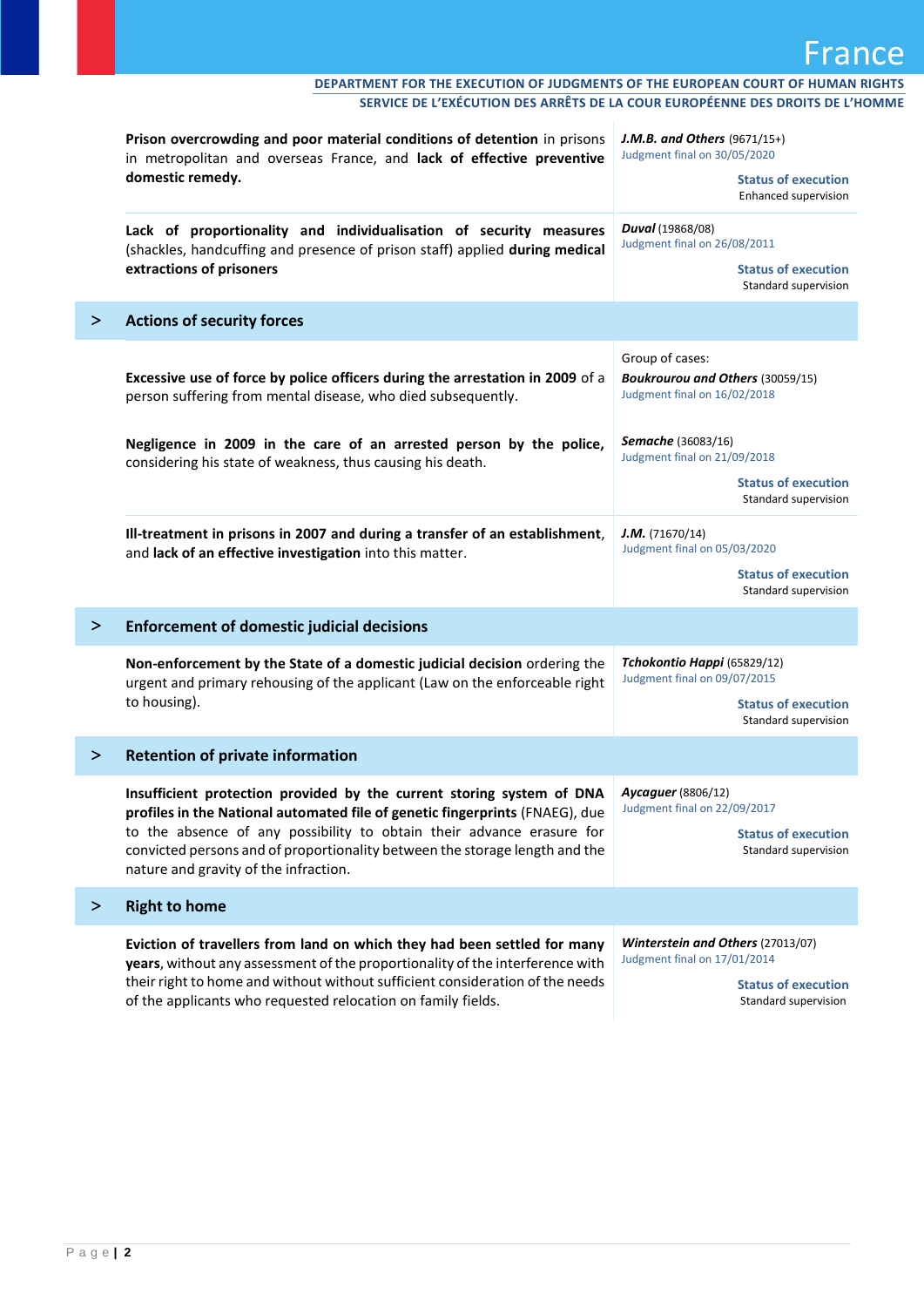#### **DEPARTMENT FOR THE EXECUTION OF JUDGMENTS OF THE EUROPEAN COURT OF HUMAN RIGHTS SERVICE DE L'EXÉCUTION DES ARRÊTS DE LA COUR EUROPÉENNE DES DROITS DE L'HOMME**

|        | <b>SUPERVISION CLOSED - MAIN REFORMS ADOPTED**</b>                                                                                                                                                                                                                                                                                                                                                                     |                                                                                                                                                                                                        |  |
|--------|------------------------------------------------------------------------------------------------------------------------------------------------------------------------------------------------------------------------------------------------------------------------------------------------------------------------------------------------------------------------------------------------------------------------|--------------------------------------------------------------------------------------------------------------------------------------------------------------------------------------------------------|--|
| $\geq$ | Actions of security forces on the high seas - Lawfulness of detention                                                                                                                                                                                                                                                                                                                                                  |                                                                                                                                                                                                        |  |
|        | Introduction of a specific regime regulating the State's police powers on the<br>high seas for the arrest and detention of persons for piracy.                                                                                                                                                                                                                                                                         | Medvedyev and Others (3394/03)<br>Judgment final on 29/03/2010                                                                                                                                         |  |
|        |                                                                                                                                                                                                                                                                                                                                                                                                                        | <b>Final Resolution</b><br><b>CM/ResDH(2014)78</b>                                                                                                                                                     |  |
| $\geq$ | <b>Domestic servitude</b>                                                                                                                                                                                                                                                                                                                                                                                              |                                                                                                                                                                                                        |  |
|        | Strengthening of the protection of vulnerable and/or dependent persons:<br>definition, in 2007, of a new crime of human trafficking; definition of<br>aggravating circumstances (e.g. the person's minority, etc.); aggravation of<br>sentences incurred; improved definition of this crime in the Criminal Code of<br>2013.                                                                                           | <b>Siliadin</b> (73316/01)<br>Judgment final on 26/10/2005<br><b>Final Resolution</b><br><b>CM/ResDH(2011)210</b><br>C.N. and V. (67724/09)<br>Judgment final on 11/01/2013<br><b>Final Resolution</b> |  |
|        |                                                                                                                                                                                                                                                                                                                                                                                                                        | <b>CM/ResDH(2014)39</b>                                                                                                                                                                                |  |
| ⋗      | <b>Conditions of detention - Medical care</b>                                                                                                                                                                                                                                                                                                                                                                          |                                                                                                                                                                                                        |  |
|        | Improvement of detention conditions:                                                                                                                                                                                                                                                                                                                                                                                   |                                                                                                                                                                                                        |  |
|        | improved care for prisoners with psychiatric disorders, including a<br>plan to set up special secure units; improved monitoring of places of<br>deprivation of liberty by the setting up of the Controller General's<br>office (a national preventive mechanism);                                                                                                                                                      | Rivière (33834/03)<br>Judgment final on 11/10/2006<br><b>Final Resolution</b><br><b>CM/ResDH(2009)2</b>                                                                                                |  |
|        | progress as regards the setting up of special secure units and different<br>$\overline{\phantom{a}}$<br>care programs; adoption of a series of regulatory and administrative<br>measures improving the identification and assessment of the suicide<br>risk of prisoners considered as emotionally unstable; better definition<br>of obligations regarding medical monitoring of persons placed in<br>punishment cells | <b>Renolde</b> (5608/05)<br>Judgment final on 16/10/2008<br><b>Final Resolution</b><br><b>CM/ResDH(2016)24</b>                                                                                         |  |
|        | improved care for disabled detainees.                                                                                                                                                                                                                                                                                                                                                                                  | <b>Vincent</b> (6253/03)<br>Judgment final on 26/03/2007                                                                                                                                               |  |
|        |                                                                                                                                                                                                                                                                                                                                                                                                                        | <b>Final Resolution</b><br>CM/ResDH(2009)79                                                                                                                                                            |  |
|        | Better control and regulation of the use of full-body searches, which is now<br>authorised only when pat-down searches or electronic detection means are not<br>sufficient.                                                                                                                                                                                                                                            | El Shennawy $(51246/08)$<br>Judgment final on 20/04/2011<br><b>Final Resolution</b><br><b>CM/ResDH(2015)77</b>                                                                                         |  |

l

<sup>\*\*</sup> This section may also include certain major reforms already implemented in the context of cases still pending.

For a thorough overview of reforms adopted since the entry into force of Protocol No. 11 in 1998 see th[e Annual Report 2015](https://rm.coe.int/CoERMPublicCommonSearchServices/DisplayDCTMContent?documentId=090000168062fe2d), Part IV "Main achievements". As regards the period 1959-1998, see the overview provided by the European Court in its special publication "[Survey : 40 years of activity](http://www.echr.coe.int/Documents/Survey_19591998_BIL.pdf)", section IV "Effects of judgments and decisions" – both documents, together with a number of additional ones, are available also on the website o[f the Department for the](http://www.coe.int/en/web/execution/closed-cases)  [Execution of Judgments of the European Court of Human Rights.](http://www.coe.int/en/web/execution/closed-cases)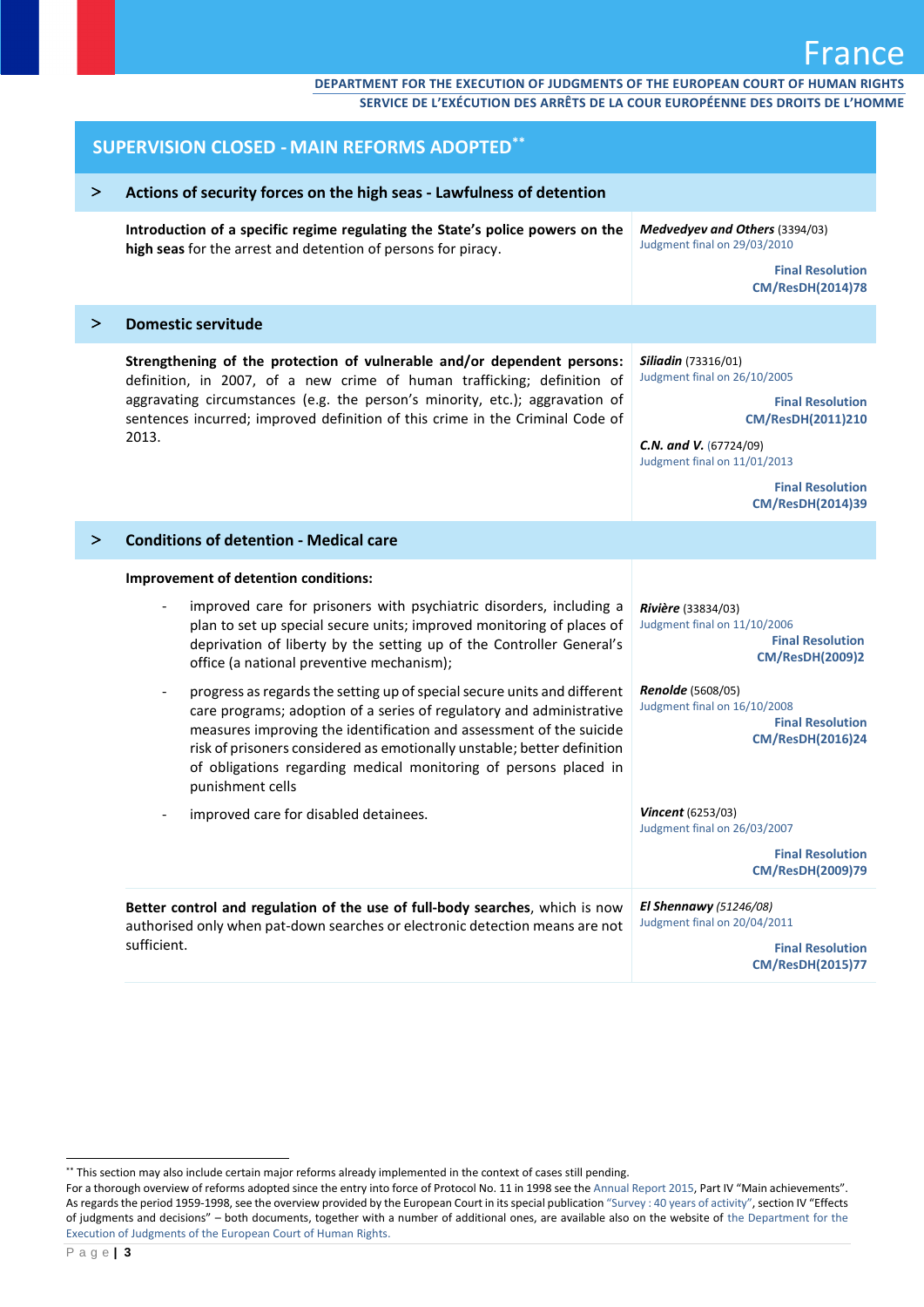| <b>SUPERVISION CLOSED - MAIN REFORMS ADOPTED"</b>                                                                                                                                                                                                                                                                                                                                  |                                                                                                                                                                                                                                             |  |
|------------------------------------------------------------------------------------------------------------------------------------------------------------------------------------------------------------------------------------------------------------------------------------------------------------------------------------------------------------------------------------|---------------------------------------------------------------------------------------------------------------------------------------------------------------------------------------------------------------------------------------------|--|
| Extension, by the Council of State, of the scope of the appeal on ground of<br>abuse of authority ("recours pour excès de pouvoir"), which can now be<br>brought against solitary confinement measures and measures ordering<br>"security rotation" ("rotations de sécurité") (system in prisons, whereby<br>prisoners are subjected to repeated transfers for security purposes). | Ramirez Sanchez (59450/00)<br>Judgment final on 04/07/2006<br><b>Final Resolution</b><br>CM/ResDH(2010)162<br>Alboreo (51019/08)<br>Judgment final on 20/01/2012<br><b>Final Resolution</b><br><b>CM/ResDH(2014)47</b>                      |  |
| <b>Fairness of judicial proceedings</b>                                                                                                                                                                                                                                                                                                                                            |                                                                                                                                                                                                                                             |  |
| Reform of the Criminal Code compelling Assize Courts to motivate their<br>judgments.                                                                                                                                                                                                                                                                                               | <b>Agnelet</b> (61198/08)<br>Judgment final on 01/02/2013<br><b>Final Resolution</b><br><b>CM/ResDH(2014)09</b>                                                                                                                             |  |
| Enhanced protection against self-incrimination due to a clear and legally<br>established separation between the status of witness (heard on oath) and that<br>of a person in police custody, which never testifies on oath in proceedings in<br>which he or she is involved, because of the risk of perjury.                                                                       | <b>Brusco</b> (1466/07)<br>Judgment final on 14/01/2011<br><b>Final Resolution</b><br>CM/ResDH(2011)209                                                                                                                                     |  |
| Improvement of fair trial guarantees for the accused who fails to attend the<br>court, notably of the rights to be represented by counsel during proceedings<br>and to lodge an appeal.                                                                                                                                                                                            | Poitrimol group (14032/88+)<br>Judgment final on 23/11/1993<br><b>Final Resolution</b><br>CM/ResDH(2007)154                                                                                                                                 |  |
| Improvement of fairness of proceedings before the regional Audit chambers<br>and the Court of Audit: systematic public hearing and respect of adversarial<br>principle.                                                                                                                                                                                                            | <b>Martinie</b> (58675/00)<br>Judgment final on 12/04/2006<br>Richard Dubarry (53929/00)<br>Judgment final on 01/09/2004<br><b>Siffre</b> group (49699/99+)<br>Judgment final on 12/03/2007<br><b>Final Resolution</b><br>CM/ResDH(2010)124 |  |
| Setting-up of a monitoring body (the Prudential Supervisory Authority) for the<br>credit and investments institutions and improved distribution of powers<br>between its different organs, thus making a clear distinction between the<br>functions of prosecution, investigation and sanction.                                                                                    | <b>Dubus</b> (5242/04)<br>Judgment final on 11/09/2009<br><b>Final Resolution</b><br>CM/ResDH(2011)102                                                                                                                                      |  |
| Improvement, in expropriation proceedings, of the equality of arms between<br>the Government Commissioner and the expropriated person, both during the<br>assessment of the expropriated assets' value and the proceedings. The<br>expropriated person notably has to be informed of the Commissioner's<br>conclusions in order to be able to respond to them.                     | Yvon (44962/98)<br>Judgment final on 24/07/2003<br><b>Final Resolution</b><br><b>CM/ResDH(2007)79</b>                                                                                                                                       |  |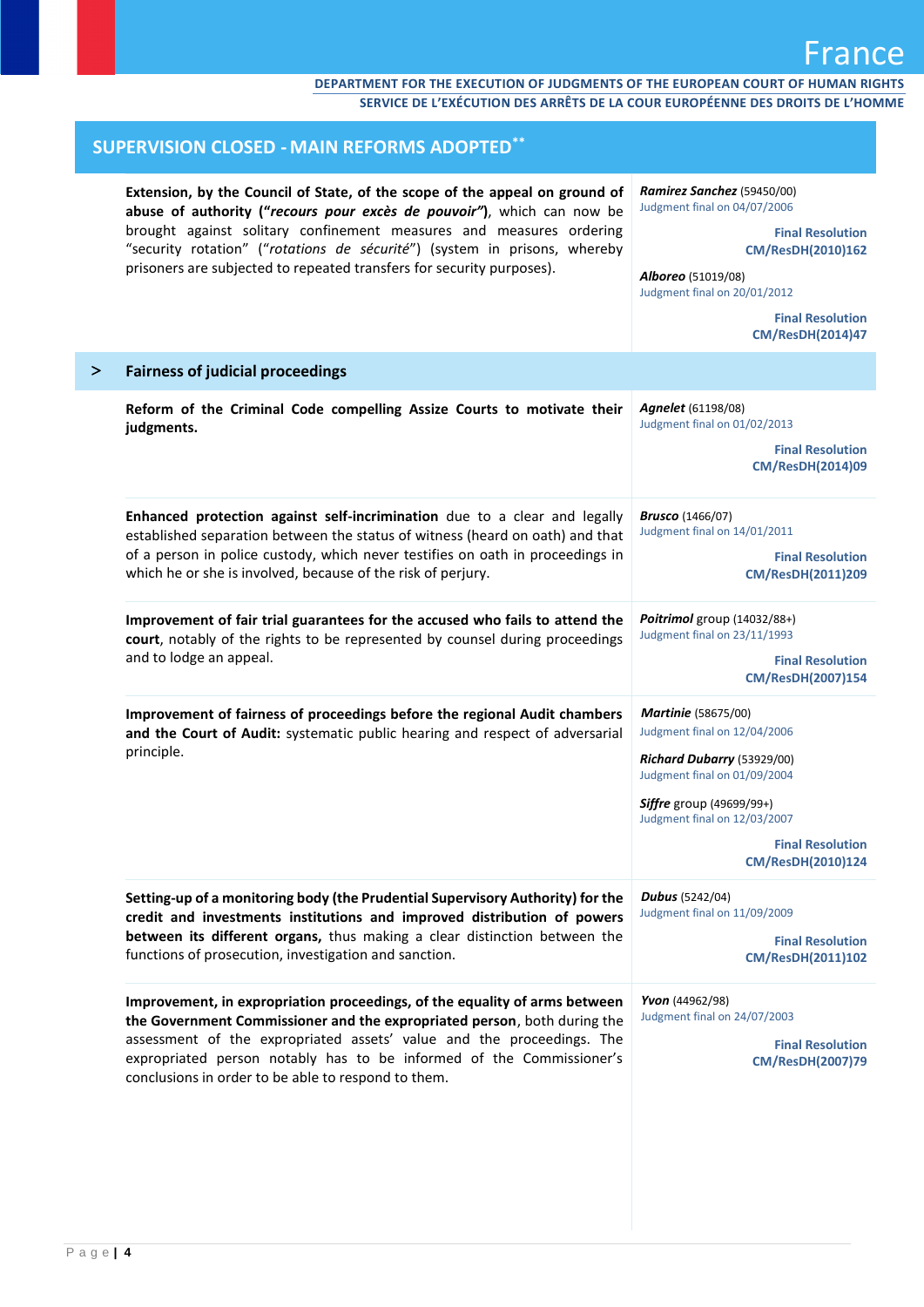| <b>SUPERVISION CLOSED - MAIN REFORMS ADOPTED**</b> |                                                                                                                                                                                                                                                                                                                |                                                                                                              |  |
|----------------------------------------------------|----------------------------------------------------------------------------------------------------------------------------------------------------------------------------------------------------------------------------------------------------------------------------------------------------------------|--------------------------------------------------------------------------------------------------------------|--|
| ➤                                                  | Lawfulness of the expulsion or extradition                                                                                                                                                                                                                                                                     |                                                                                                              |  |
|                                                    | Recognition of the suspensive effect of the specific remedy ("référé-liberté")<br>than can be introduced by an alien against a deportation order (OQTF)*: such<br>measure can no longer be executed until the judge has ruled on the remedy<br>introduced.                                                     | De Souza Ribeiro (22689/07)<br>Judgment final on 13/12/2012<br><b>Final Resolution</b><br>CM/ResDH(2017)135  |  |
|                                                    | Legislative reform in 2015 abolishing the automatic review under fast-track<br>procedure (now called the "accelerated procedure") of an asylum claim filled<br>by a foreigner placed in administrative detention: new procedural safeguards,<br>improvement of reception conditions.                           | I.M. (9152/09)<br>Judgment final on 02/05/2012<br><b>Final Resolution</b><br>CM/ResDH(2017)340               |  |
| ⋗                                                  | Lawfulness and reception conditions of foreigners                                                                                                                                                                                                                                                              |                                                                                                              |  |
|                                                    | Improvement of legal guarantees surrounding refusals of entry on the French<br>territory: access to legal assistance ensured in the airports' international zones<br>through several accredited NGOs - Reform of the Code of the Entry and<br>Residence of Foreign Nationals and the Right to Asylum (CESEDA). | Gebremedhin (25389/05)<br>Judgment final on 26/07/2007<br><b>Final Resolution</b><br><b>CM/ResDH(2013)56</b> |  |
| ⋗                                                  | Length of judicial proceedings                                                                                                                                                                                                                                                                                 |                                                                                                              |  |
|                                                    | Reforms ensuring a trial within a reasonable time:                                                                                                                                                                                                                                                             |                                                                                                              |  |
|                                                    | Civil proceedings                                                                                                                                                                                                                                                                                              | $C.R.$ group (42407/98+)<br>Judgment final on 23/12/2003<br><b>Final Resolution</b>                          |  |
|                                                    | Criminal proceedings                                                                                                                                                                                                                                                                                           | <b>CM/ResDH(2008)39</b><br>Sapl group (37565/97+)<br>Judgment final on 18/03/2002<br><b>Final Resolution</b> |  |
|                                                    | Administrative proceedings                                                                                                                                                                                                                                                                                     | <b>ResDH(2005)63</b><br><b>Beaumartin</b> (15287/89)<br>Judgment final on 24/11/1994                         |  |
|                                                    |                                                                                                                                                                                                                                                                                                                | <b>Final Resolution</b><br><b>ResDH(95)254</b>                                                               |  |
|                                                    | Labour proceedings                                                                                                                                                                                                                                                                                             | Chaineux group (56243/00+)<br>Judgment final on 14/01/2004                                                   |  |
|                                                    |                                                                                                                                                                                                                                                                                                                | <b>Final Resolution</b><br><b>CM/ResDH(2008)38</b>                                                           |  |
|                                                    | Consolidation proceedings                                                                                                                                                                                                                                                                                      | <b>Piron / Machard</b> (36436/97 and 42928/02)<br>Judgments final on 14/02/2001 and on<br>13/09/2006         |  |
|                                                    |                                                                                                                                                                                                                                                                                                                | <b>Final Resolution</b><br><b>CM/ResDH(2009)3</b>                                                            |  |

l \* Contrary to metropolitan France, remedies that can be introduced against a deportation order (OQTF) do not have a legal suspensive effect in Guyane, Guadeloupe, Mayotte, Saint-Barthélémy and Saint-Martin [\(Law No. 2016-274 of 7 March 2016 on the rights of aliens\)](https://www.legifrance.gouv.fr/affichLoiPubliee.do;jsessionid=638A70FAB69EAC855D36B3205161F0A9.tpdila10v_2?idDocument=JORFDOLE000029287359&type=expose&typeLoi=&legislature=14).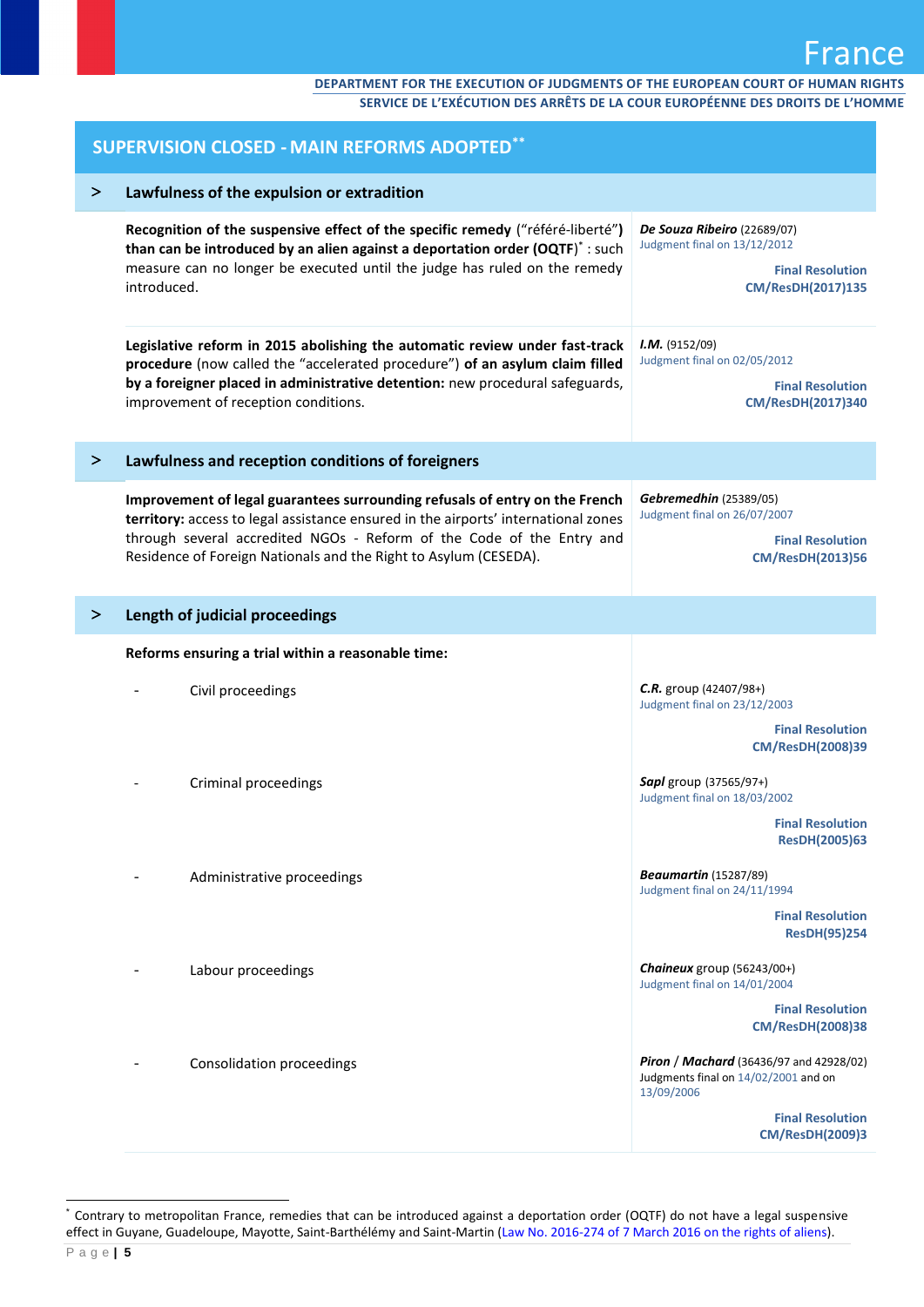| <b>SUPERVISION CLOSED - MAIN REFORMS ADOPTED**</b> |                                                                                                                                                                                                                                                                                                               |                                                                                                       |
|----------------------------------------------------|---------------------------------------------------------------------------------------------------------------------------------------------------------------------------------------------------------------------------------------------------------------------------------------------------------------|-------------------------------------------------------------------------------------------------------|
|                                                    | Introduction of the possibility to get compensation for excessively lengthy<br>proceedings:                                                                                                                                                                                                                   |                                                                                                       |
|                                                    | Civil and criminal proceedings                                                                                                                                                                                                                                                                                | <b>Barrillot</b> group (49533/99+)<br>Judgment final on 29/07/2003                                    |
|                                                    |                                                                                                                                                                                                                                                                                                               | <b>Final Resolution</b><br><b>CM/ResDH(2007)39</b>                                                    |
|                                                    | Administrative proceedings                                                                                                                                                                                                                                                                                    | Lutz (48215/99)<br>Judgment final on 26/06/2002                                                       |
|                                                    |                                                                                                                                                                                                                                                                                                               | <b>Final Resolution</b><br><b>CM/ResDH(2008)10</b>                                                    |
| ⋗                                                  | <b>Filiation</b>                                                                                                                                                                                                                                                                                              |                                                                                                       |
|                                                    | Possibility to obtain the transcription of foreign birth certificates of children<br>born as a result of surrogacy (unless the certificates are unlawful under the                                                                                                                                            | Mennesson group (65192/11)<br>Judgment final on 26/09/2014                                            |
|                                                    | law of the foreign country). The biological paternity of the French father is<br>presumed when he appears on the foreign birth certificate.                                                                                                                                                                   | <b>Final Resolution</b><br>CM/ResDH(2017)286                                                          |
| ⋗                                                  | <b>Retention of private information</b>                                                                                                                                                                                                                                                                       |                                                                                                       |
|                                                    | Definition of the conditions for the collection, use, retention and deletion of<br>fingerprints by the National Fingerprint database during criminal proceedings.                                                                                                                                             | M.K. (19522/09)<br>Judgment final on 18/07/2013                                                       |
|                                                    |                                                                                                                                                                                                                                                                                                               | <b>Final Resolution</b><br>CM/ResDH(2016)310                                                          |
| ➢                                                  | <b>Secret surveillance</b>                                                                                                                                                                                                                                                                                    |                                                                                                       |
|                                                    | Creation of a legislative framework for phone tapping and video surveillance<br>in criminal proceedings: some moral/natural persons are henceforth excluded                                                                                                                                                   | Vetter (59842/00)<br>Judgment final on 31/08/2005                                                     |
|                                                    | from the scope of these surveillances.                                                                                                                                                                                                                                                                        | <b>Final Resolution</b><br><b>CM/ResDH(2010)5</b>                                                     |
| ⋗                                                  | Freedom of assembly and association                                                                                                                                                                                                                                                                           |                                                                                                       |
|                                                    | Possibility for militaries to create and join a national professional association<br>and exercise responsibilities in it; right for these associations, recognized as<br>being representative, to participate in the internal dialogue within the<br><b>Superior Council of the Military Function (CSFM).</b> | Matelly group (10609/10)<br>Judgment final on 02/01/2015                                              |
|                                                    |                                                                                                                                                                                                                                                                                                               | <b>Final Resolution</b><br><b>CM/ResDH(2017)117</b>                                                   |
| $\geq$                                             | Discrimination - Children born out of wedlock                                                                                                                                                                                                                                                                 |                                                                                                       |
|                                                    | Abolition of the distinction between legitimate and natural filiation, i.e.<br>between legitimate children and those born out of wedlock, in inheritance<br>matters.                                                                                                                                          | Mazurek (34406/07)<br>Judgment final on 01/05/2000<br><b>Final Resolution</b><br><b>ResDH(2005)25</b> |